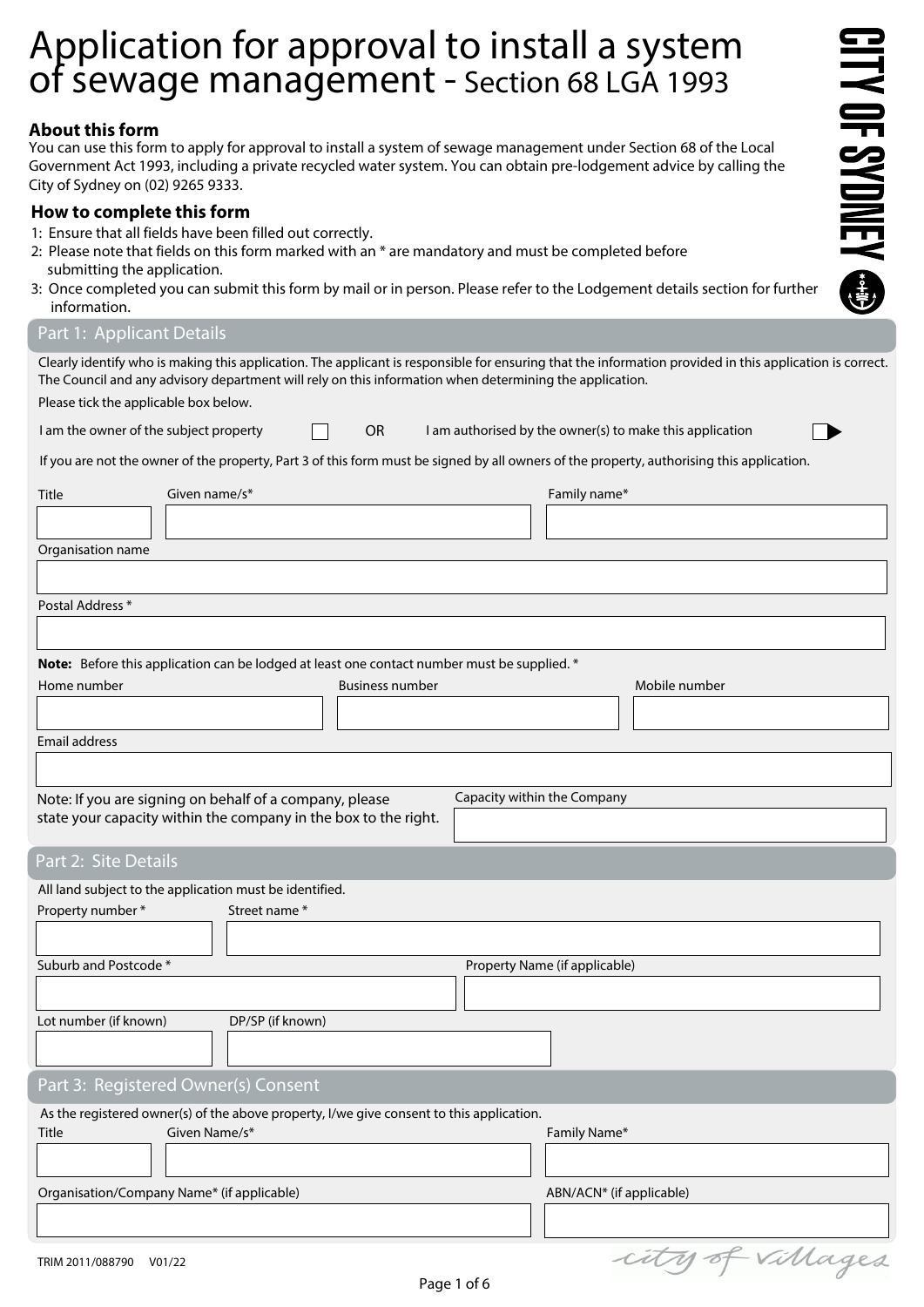# Part 3: Registered Owner(s) Conse

| Tail 3. Registered Owner(3) Consent - communed |                        |               |
|------------------------------------------------|------------------------|---------------|
| Address*                                       |                        |               |
|                                                |                        |               |
| Home Number                                    | <b>Business Number</b> | Mobile Number |
|                                                |                        |               |
| <b>Email Address</b>                           |                        |               |
|                                                |                        |               |
| Registered Owner(s) Signature(s) -             | please refer to NOTE 1 |               |
| Registered Owner Name (please print)           | Position               |               |
|                                                |                        |               |
| Signature                                      | Date                   |               |
|                                                |                        |               |
| Registered Owner Name (please print)           | Position               |               |
|                                                |                        |               |
| Signature                                      | Date                   |               |
|                                                |                        |               |
| Registered Owner Name (please print)           | Position               |               |
|                                                |                        |               |
| Signature                                      | Date                   |               |
|                                                |                        |               |
| Registered Owner Name (please print)           | Position               |               |
|                                                |                        |               |
| Signature                                      | Date                   |               |
|                                                |                        |               |
| Registered Owner Name (please print)           | Position               |               |
|                                                |                        |               |
| Signature                                      | Date                   |               |
|                                                |                        |               |
|                                                |                        |               |

**NOTE:** For works that affect common property, the owners corporation's Company/Strata Stamp or Seal consent is required. Section 108 of the Strata Schemes Management Act allows for changes to common property if the owners corporation has passed a special resolution authorising the works. The applicant must ensure that the owners corporation has given a valid consent. The applicant should seek a copy of the minutes / resolution of a general meeting authorising the change to common property or letter on strata management letter head stating that the requirements of the Strata Schemes Management Act 2015 have been met.

### Part 4: Details of proposed system

**Please provide full details for the following items (attach extra pages / documentation where necessary).** 

### **1. Site Selection**

Where is the proposed location of the water treatment plant? Proximity to end use?

Attachment Included? (Y/N)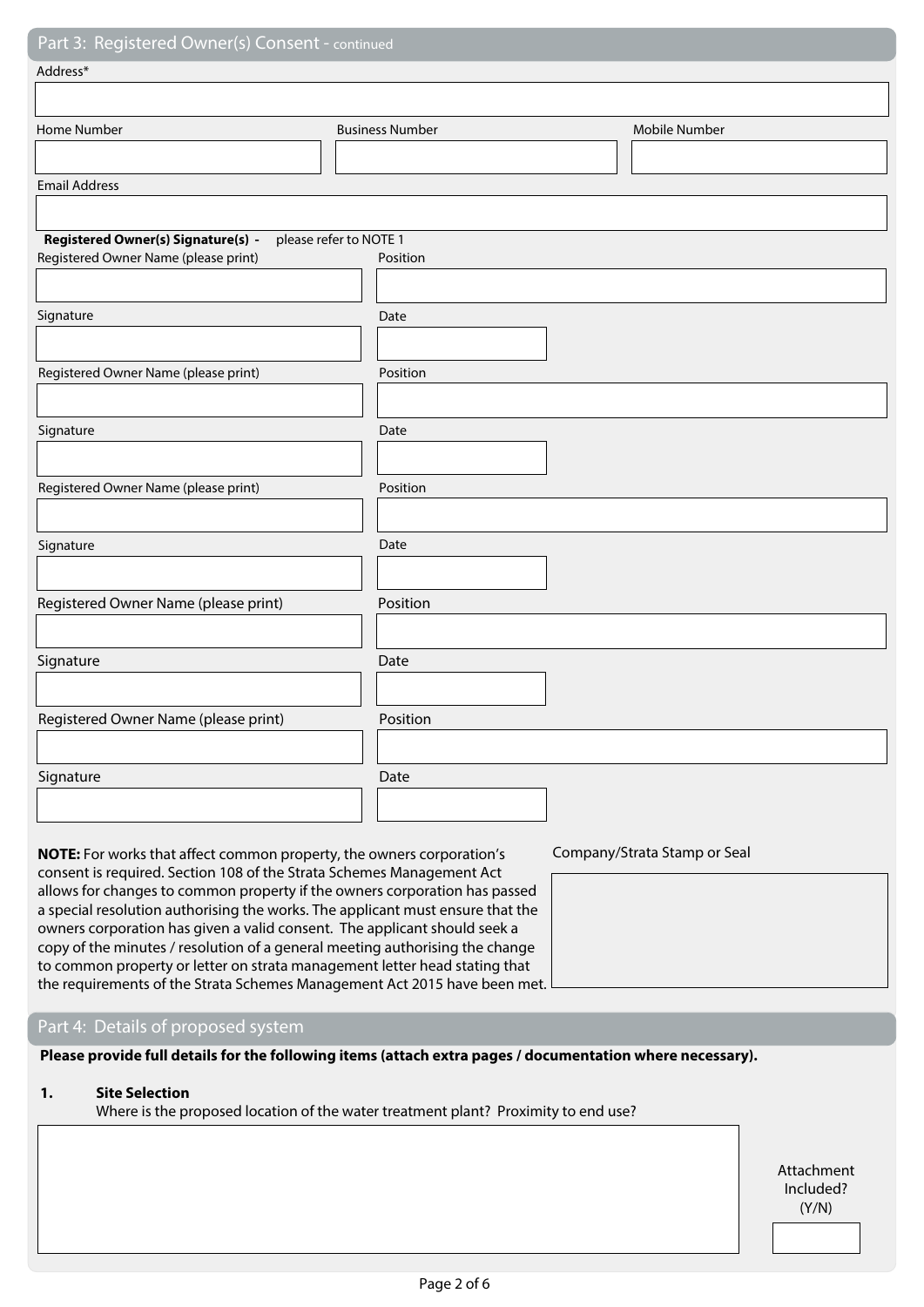| 2. | Details of any sensitive receiving environment(s)<br>Residential, educational facilities, recreational areas, underground aquifers, etcetera.                                                    |                         |
|----|--------------------------------------------------------------------------------------------------------------------------------------------------------------------------------------------------|-------------------------|
|    |                                                                                                                                                                                                  |                         |
|    |                                                                                                                                                                                                  | Attachment              |
|    |                                                                                                                                                                                                  | Included?<br>(Y/N)      |
|    |                                                                                                                                                                                                  |                         |
|    |                                                                                                                                                                                                  |                         |
|    |                                                                                                                                                                                                  |                         |
| 3. | Sources of the recycled water<br>E.g. untreated sewage, grey water, industrial process water, etcetera.                                                                                          |                         |
|    |                                                                                                                                                                                                  |                         |
|    |                                                                                                                                                                                                  | Attachment<br>Included? |
|    |                                                                                                                                                                                                  | (Y/N)                   |
|    |                                                                                                                                                                                                  |                         |
| 4. | Quality of the source water, including potential hazards.                                                                                                                                        |                         |
|    | Each individual source of recycled water will have different quality characteristics and                                                                                                         |                         |
|    | different contaminants such as biological and chemical contaminants, which are a                                                                                                                 |                         |
|    | potential hazard to the environment and people who come into contact with the recycled water.                                                                                                    |                         |
|    |                                                                                                                                                                                                  | Attachment              |
|    |                                                                                                                                                                                                  | Included?<br>(Y/N)      |
|    |                                                                                                                                                                                                  |                         |
|    |                                                                                                                                                                                                  |                         |
| 5. | End uses of the recycled water                                                                                                                                                                   |                         |
|    | End uses need to be identified to determine the required end water quality and any management                                                                                                    |                         |
|    | actions needed to ensure the safe use of the recycled water. These may include, for example,<br>pasture irrigation, golf course irrigation, cooling tower make up water, etcetera. If irrigation |                         |
|    | proposed, type of system, i.e, surface drip, trickle irrigation, subsurface irrigation and surface spray.                                                                                        |                         |
|    |                                                                                                                                                                                                  | Attachment<br>Included? |
|    |                                                                                                                                                                                                  | (Y/N)                   |
|    |                                                                                                                                                                                                  |                         |
|    |                                                                                                                                                                                                  |                         |
| 6. | Quantity of the water required for the end uses expressed as a total volumetric flow rate<br>and average and peak demand flow rates.                                                             |                         |
|    |                                                                                                                                                                                                  | Attachment              |
|    |                                                                                                                                                                                                  | Included?<br>(Y/N)      |
|    |                                                                                                                                                                                                  |                         |
|    |                                                                                                                                                                                                  |                         |
|    | Please provide full details for the following items (attach extra pages / documentation where necessary).                                                                                        |                         |
| 7. | Potential environmental impacts of the scheme.                                                                                                                                                   |                         |
|    | As well as the potential human health and environmental impacts from the scheme the potential for<br>inadvertent or unauthorised use of the recycled water should also be considered.            |                         |
|    |                                                                                                                                                                                                  |                         |
|    |                                                                                                                                                                                                  | Attachment<br>Included? |
|    |                                                                                                                                                                                                  |                         |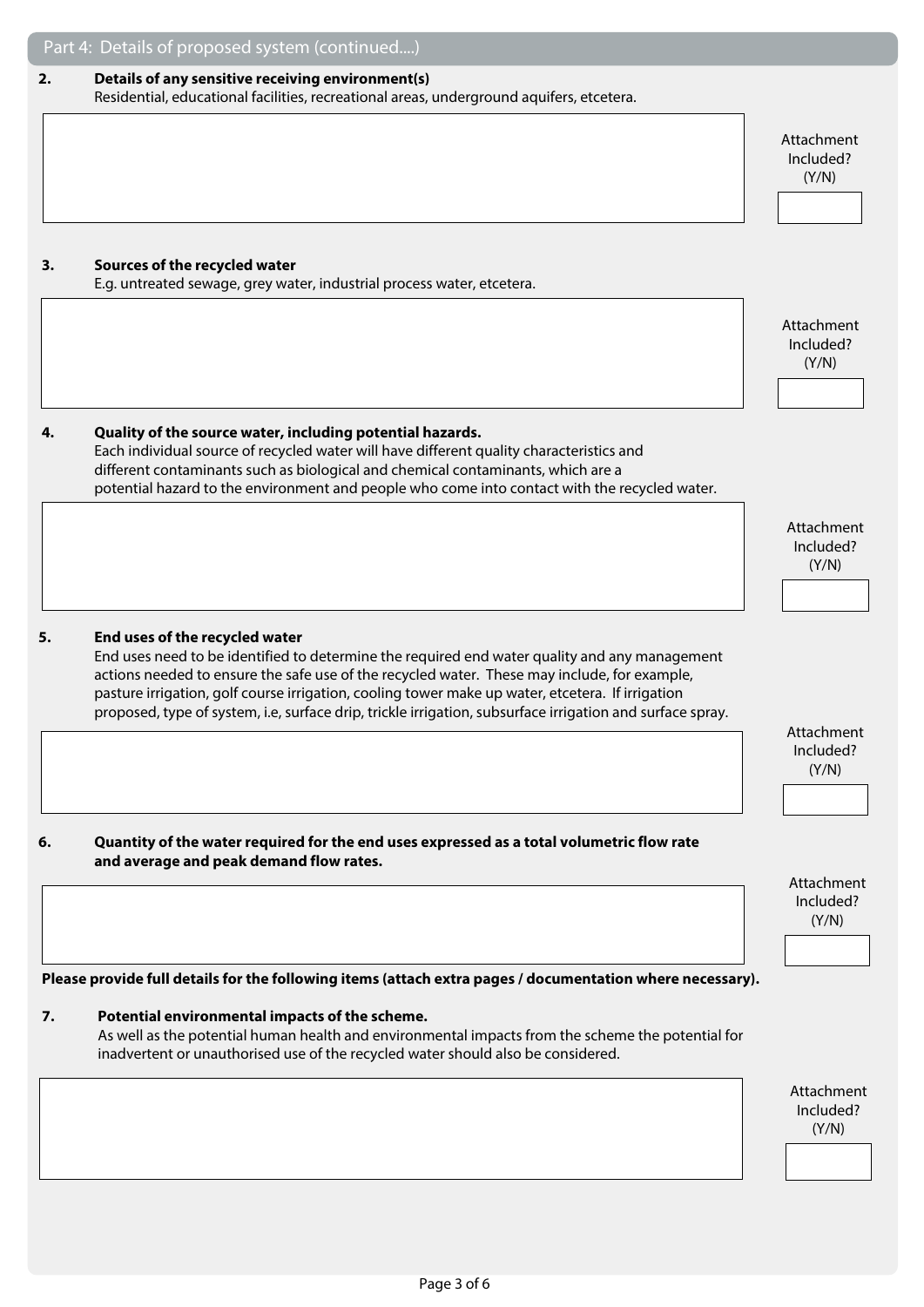# Part 4: Details of proposed system (continued ...) Attachment Included? (Y/N) Attachment Included? (Y/N) Attachment Included? (Y/N) Attachment Included? (Y/N) Attachment Included? (Y/N) **Please provide full details for the following items (attach extra pages / documentation where necessary). 13. Is the treatment system listed as a validated system by the Department of**  Water and Energy for the influent quality and end use? **Attachment** and the influent statement Included? (Y/N) Yes  $\Box$  No  $\Box$ **8. Potential site specific human impacts of the scheme including routes of exposure.**  Humans may be exposed to recycled water through ingestion, inhalation and contact with the skin.  **9. Recycled water policy for the scheme.**  Can it be demonstrated that the recycled water scheme is safe, economically viable, environmentally sustainable and socially acceptable.  **10. Communication plan / strategy for the scheme.**  Has any consultation about the proposal taken place with the appropriate stakeholders such as the local community, Water Authority, NSW Health, Department of Water and Energy? **11. Financial assessment, including the budget for the operation and maintenance for the lifetime of the scheme.** Are the projected revenues sufficient to cover expenditures and operating costs of the scheme?  **12. Plan to scale of the recycled water scheme, indicating:**  (a) The site treatment process; (b) The surrounding land uses within 100m of the treatment system and, where relevant, any application areas; (c) The location of the end use(s) including the recycled water application areas.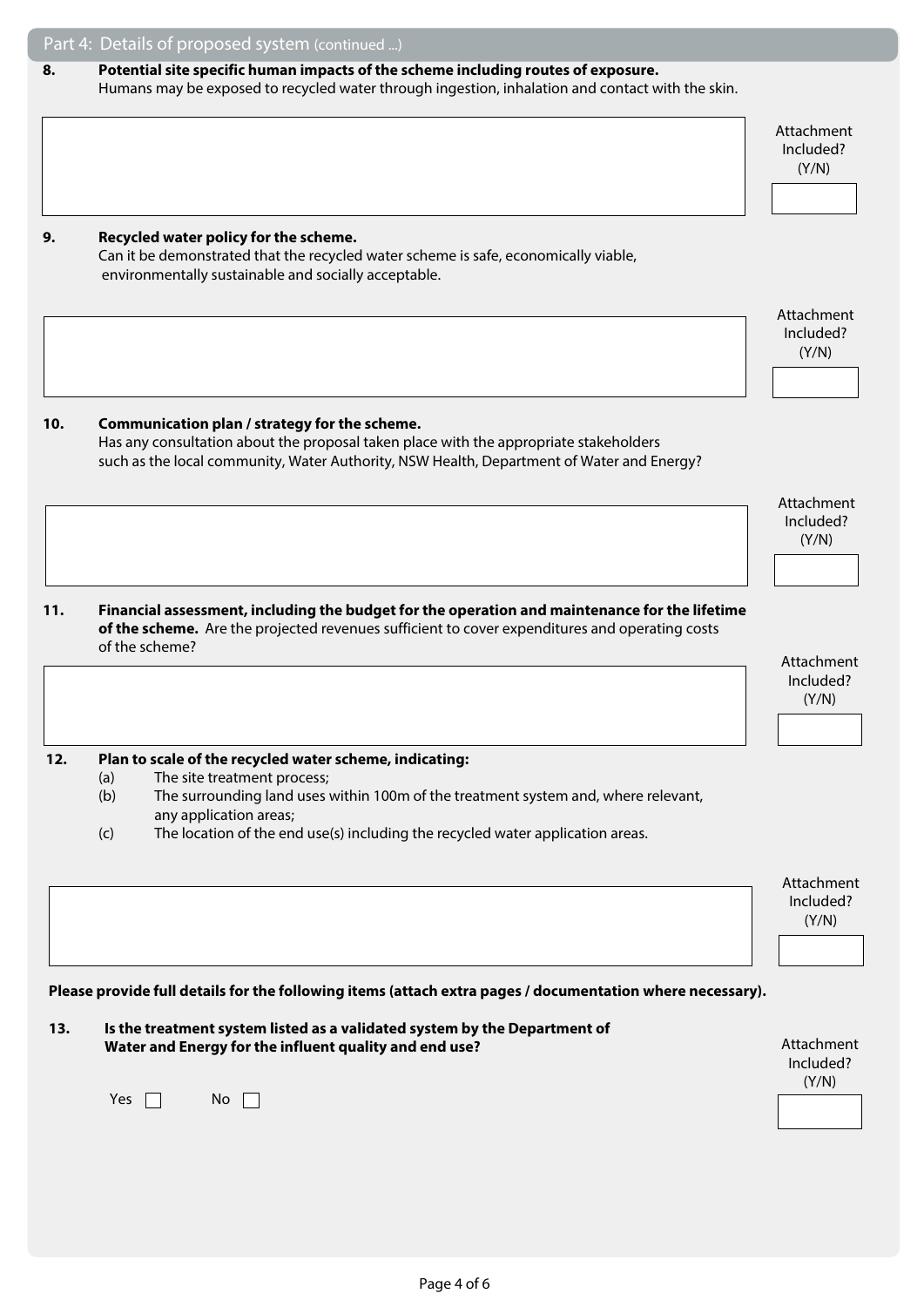|     | Part 4: Details of proposed system (continued )                                                                                                                                                                                                                                                                                                     |                                  |
|-----|-----------------------------------------------------------------------------------------------------------------------------------------------------------------------------------------------------------------------------------------------------------------------------------------------------------------------------------------------------|----------------------------------|
| 14. | Is the treatment system accredited by NSW Health?<br>A list of NSW Health accredited systems is available at<br>www.health.nsw.gov.au/publichealth/environment/water/waste_water.asp<br>Yes<br>No                                                                                                                                                   | Attachment<br>Included?<br>(Y/N) |
| 15. | <b>Details of any Recycled Water Agreement.</b><br>Where a recycled water scheme involves sourcing water from a third party<br>such as through sewer mining, a recycled water agreement will be required<br>between the applicant and the organisation that will supply the water<br>for treatment. A copy must be submitted with this application. | Attachment<br>Included?<br>(Y/N) |
| 16. | <b>Other supporting documentation</b><br>Please list any other supporting documentation attached to this application.                                                                                                                                                                                                                               |                                  |
|     |                                                                                                                                                                                                                                                                                                                                                     | Attachment<br>Included?<br>(Y/N) |
|     |                                                                                                                                                                                                                                                                                                                                                     | Attachment<br>Included?<br>(Y/N) |
|     |                                                                                                                                                                                                                                                                                                                                                     | Attachment<br>Included?<br>(Y/N) |

# Part 5: Privacy & Personal Information Protection Notice

| <b>Purpose of collection:</b> | This information is being collected for the purpose of assessing and determining applications under<br>Section 68/94 of the Local Government Act 1993 and Section 138/139 of the Roads Act 1993.       |
|-------------------------------|--------------------------------------------------------------------------------------------------------------------------------------------------------------------------------------------------------|
| <b>Intended recipients:</b>   | City of Sydney employees. Any other relevant state government agency and any approved contractors<br>required to provide this service.                                                                 |
| Supply:                       | The supply of this information is voluntary. If you are unwilling to provide this information, the City of<br>Sydney may be unable to provide access to City of Sydney services.                       |
| <b>Access/Correction:</b>     | Please contact Customer Service on 02 9265 9333 or at council@cityofsydney.nsw.gov.au to access or<br>correct your personal information.                                                               |
| <b>Storage:</b>               | The City Planning, Development and Transport Unit at the City of Sydney, located at 456 Kent Street,<br>Sydney NSW 2000, is collecting this information and the City of Sydney will store it securely. |
| Other uses:                   | The City of Sydney will use your personal information for the purpose for which it was collected and may<br>use it as is necessary for the exercise of other functions.                                |
|                               |                                                                                                                                                                                                        |

For further details on how the City of Sydney manages personal information, please refer to our Privacy Management Plan ([https://](https://www.cityofsydney.nsw.gov.au/policies/privacy-management-plan) [www.cityofsydney.nsw.gov.au/policies/privacy-management-plan\)](https://www.cityofsydney.nsw.gov.au/policies/privacy-management-plan).